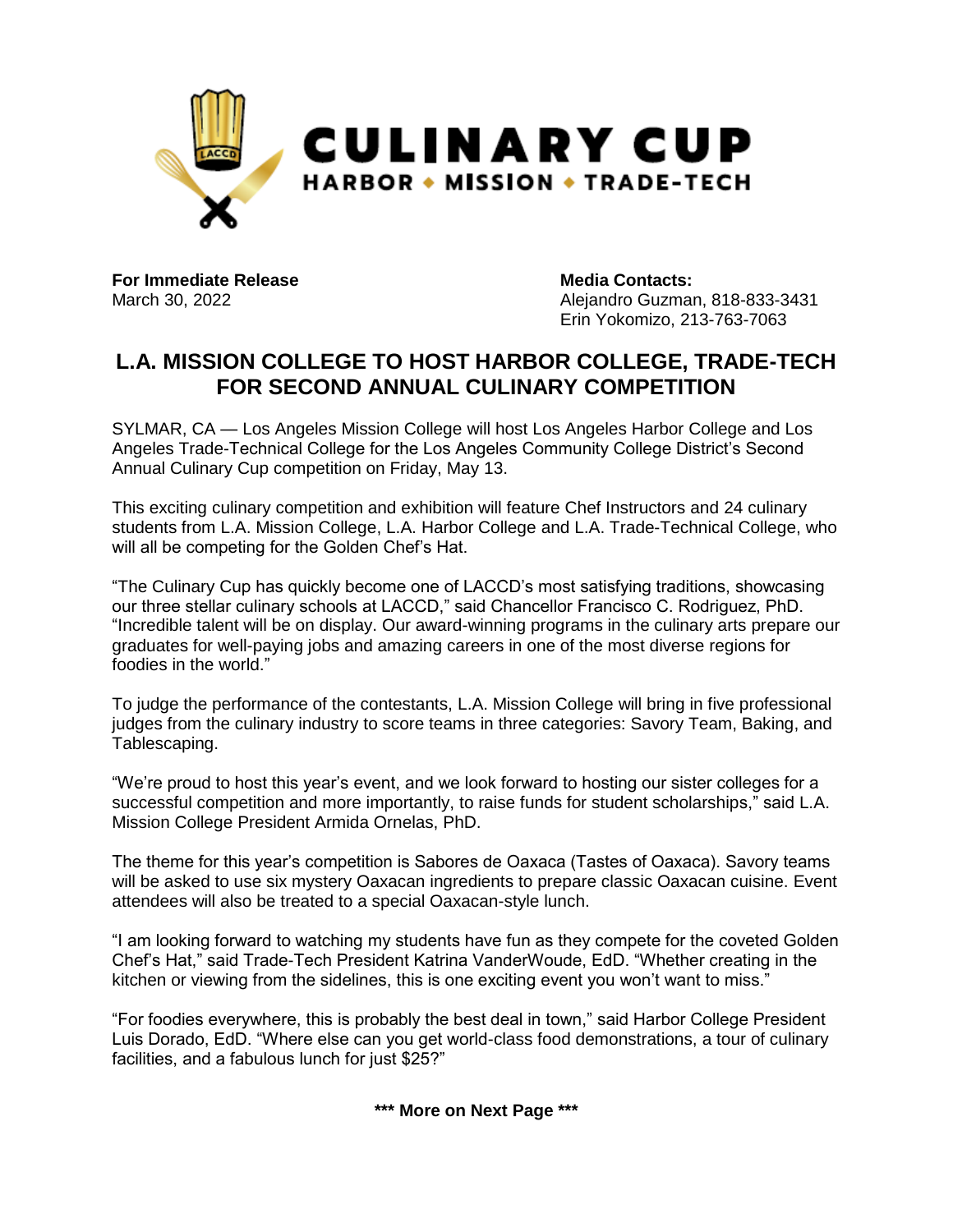

General Admission tickets can be purchased for \$25 by [visiting culinarycup2022.eventbrite.com.](https://www.eventbrite.com/e/la-mission-college-presents-second-annual-culinary-cup-tickets-267907627927) General Admission includes a guided tour of LAMC's Culinary Arts Institute, cooking and baking demonstrations, and a seat at the luncheon and awards ceremony.

The goal of the Culinary Cup is to raise money to fund scholarships and resources for culinary arts students. If you are interested in sponsoring or partnering with this event, please email [foundation@lamission.edu.](mailto:foundation@lamission.edu)

The Second Annual Culinary Cup will take place in the Culinary Arts Institute at Los Angeles Mission College, located at 13356 Eldridge Avenue, Sylmar, California 91342.

###

Los Angeles Mission College is committed to the success of its students. The college provides accessible, affordable, high-quality learning opportunities in a culturally and intellectually supportive environment. Learn more at [www.lamission.edu](http://www.lamission.edu/)